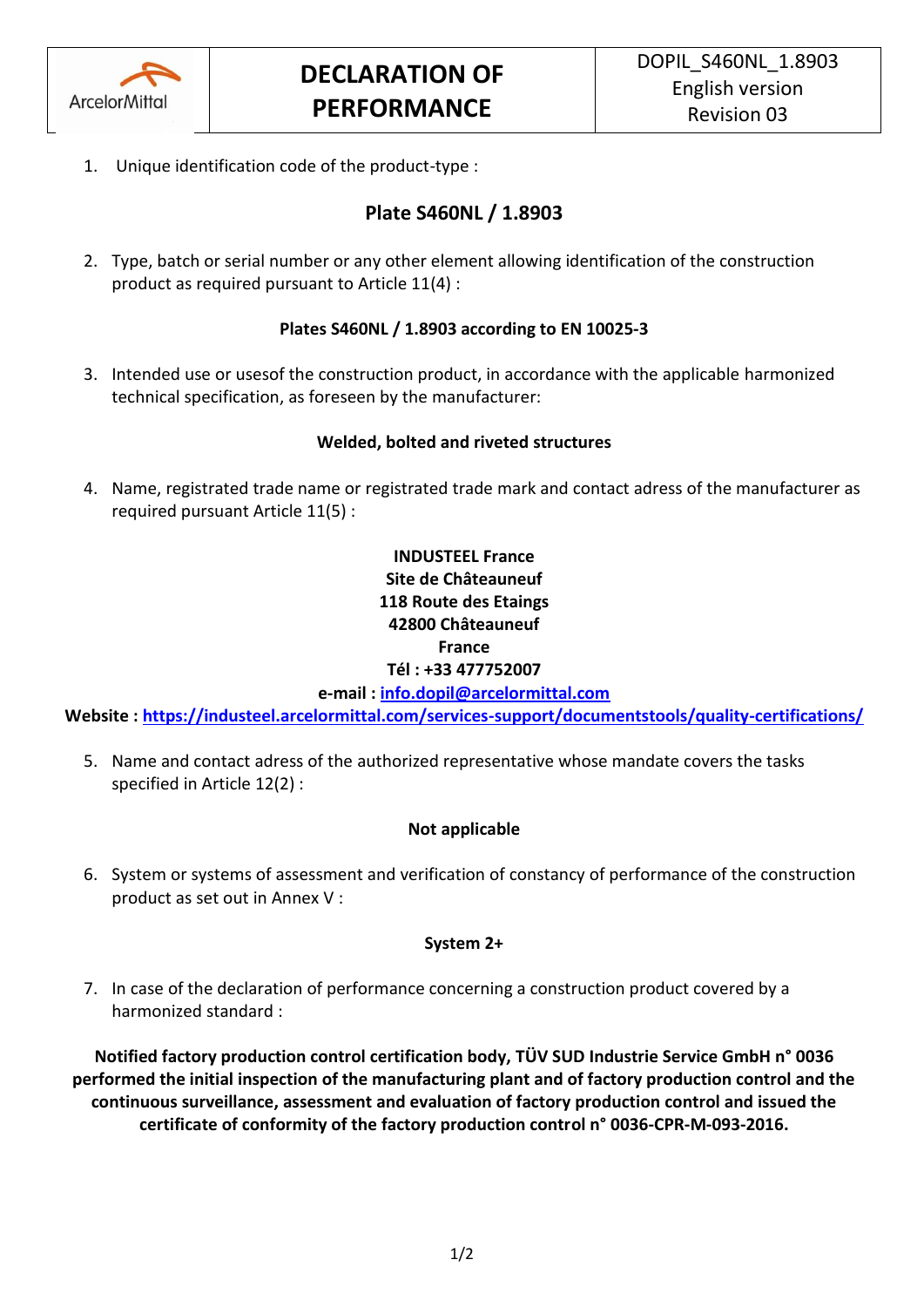

#### 8. Declared performance

| <b>Essential characteristic</b> |                                  |                        | Performances                     |                                             |                                        | Harmonised technical<br>specification |  |
|---------------------------------|----------------------------------|------------------------|----------------------------------|---------------------------------------------|----------------------------------------|---------------------------------------|--|
| Tolerances on                   | Epaisseur                        |                        | <b>EN 10029 Class A</b>          |                                             |                                        |                                       |  |
| dimensions / shape              | Planéité                         |                        | EN 10029 Class N                 |                                             |                                        |                                       |  |
| Yield strength                  | Nominal thickness (mm)           |                        | Values                           |                                             |                                        |                                       |  |
|                                 | $\, >$<br>$\leq$                 |                        | min (MPa)                        |                                             |                                        |                                       |  |
|                                 | 100                              | 150                    | 380                              |                                             |                                        |                                       |  |
|                                 | 150                              | 200                    | 370                              |                                             |                                        |                                       |  |
| Tensile strength<br>Elongation  | Nominal thickness (mm)           |                        | Values                           |                                             |                                        |                                       |  |
|                                 | $\, >$                           | $\leq$                 | min (MPa)                        | max (MPa)                                   |                                        |                                       |  |
|                                 | 100                              | 150                    | 530                              |                                             | 710                                    |                                       |  |
|                                 | 150                              | 200                    | 530<br>710<br>Values             |                                             |                                        |                                       |  |
|                                 | Nominal thickness (mm)<br>$\, >$ | $\leq$                 | min (%)                          |                                             |                                        |                                       |  |
|                                 | 100                              | 150                    | 17                               |                                             |                                        |                                       |  |
|                                 | 150                              | 200                    | 17                               |                                             |                                        |                                       |  |
|                                 |                                  | Nominal thickness (mm) |                                  | Values                                      |                                        |                                       |  |
| Impact strength                 | $\,$                             | $\leq$                 | Т°С                              | $min$ Kv $(J)$<br>longitudinal<br>direction | Max Kv (J)<br>transversal<br>direction | 2019                                  |  |
|                                 | 100                              | 200                    | $-50$                            | 16                                          | 27                                     | ന                                     |  |
|                                 |                                  |                        | $-40$                            | 20                                          | 31                                     |                                       |  |
|                                 |                                  |                        | $-30$                            | 23                                          | 40                                     |                                       |  |
|                                 |                                  |                        | $-20$                            | 27                                          | 47                                     |                                       |  |
|                                 |                                  |                        | $-10$                            | 30                                          | 51                                     |                                       |  |
|                                 |                                  |                        | $\mathsf 0$                      | 34                                          | 55                                     |                                       |  |
|                                 |                                  |                        | 20                               | 40                                          | 63                                     |                                       |  |
| Chemical composition            | Nominal thickness (mm)           |                        | Element                          | Values<br>min (%)                           | max (%)                                |                                       |  |
|                                 | $\, >$<br>100                    | $\leq$<br>200          | C                                |                                             | 0.20                                   | EN 10025                              |  |
|                                 |                                  |                        | Si                               |                                             | 0.60                                   |                                       |  |
|                                 |                                  |                        | Mn                               | 1.00                                        | 1.70                                   |                                       |  |
|                                 |                                  |                        | P                                |                                             | 0.025                                  |                                       |  |
|                                 |                                  |                        | S                                |                                             | 0.020                                  |                                       |  |
|                                 |                                  |                        | Nb                               |                                             | 0.05                                   |                                       |  |
|                                 |                                  |                        | $\vee$                           |                                             | 0.20                                   |                                       |  |
|                                 |                                  |                        | $\mathsf{Al}_\mathsf{total}{}^*$ | 0.02                                        |                                        |                                       |  |
|                                 |                                  |                        | Ti                               |                                             | 0.05                                   |                                       |  |
|                                 |                                  |                        | Cr                               |                                             | 0.30                                   |                                       |  |
|                                 |                                  |                        | Ni                               |                                             | 0.80                                   |                                       |  |
|                                 |                                  |                        | Mo                               |                                             | 0.10                                   |                                       |  |
|                                 |                                  |                        | Cu                               |                                             | 0.55                                   |                                       |  |
|                                 |                                  |                        | N                                |                                             | 0.025                                  |                                       |  |
| Weldnability                    | Nominal thickness (mm)<br>$\, >$ |                        | Values                           |                                             |                                        |                                       |  |
|                                 | 100                              | $\leq$<br>200          | CEV (%max)<br>0.55               |                                             |                                        |                                       |  |
|                                 |                                  |                        |                                  |                                             |                                        |                                       |  |

\* When other nitrogen binding elements are used, the minimum Al value does not apply

9. The performance of the product identified in points 1 & 2 is in conformity with the declared performance point 8.

This declaration Of Performance is issued under the sole responsibility of the manufacturer identified in point 4.

Signed for and on behalf of the manufacturer by :

# **Ing. Aurélien CHAIZE**

**Metallurgical Dpt Châteauneuf, 2020-09-23**